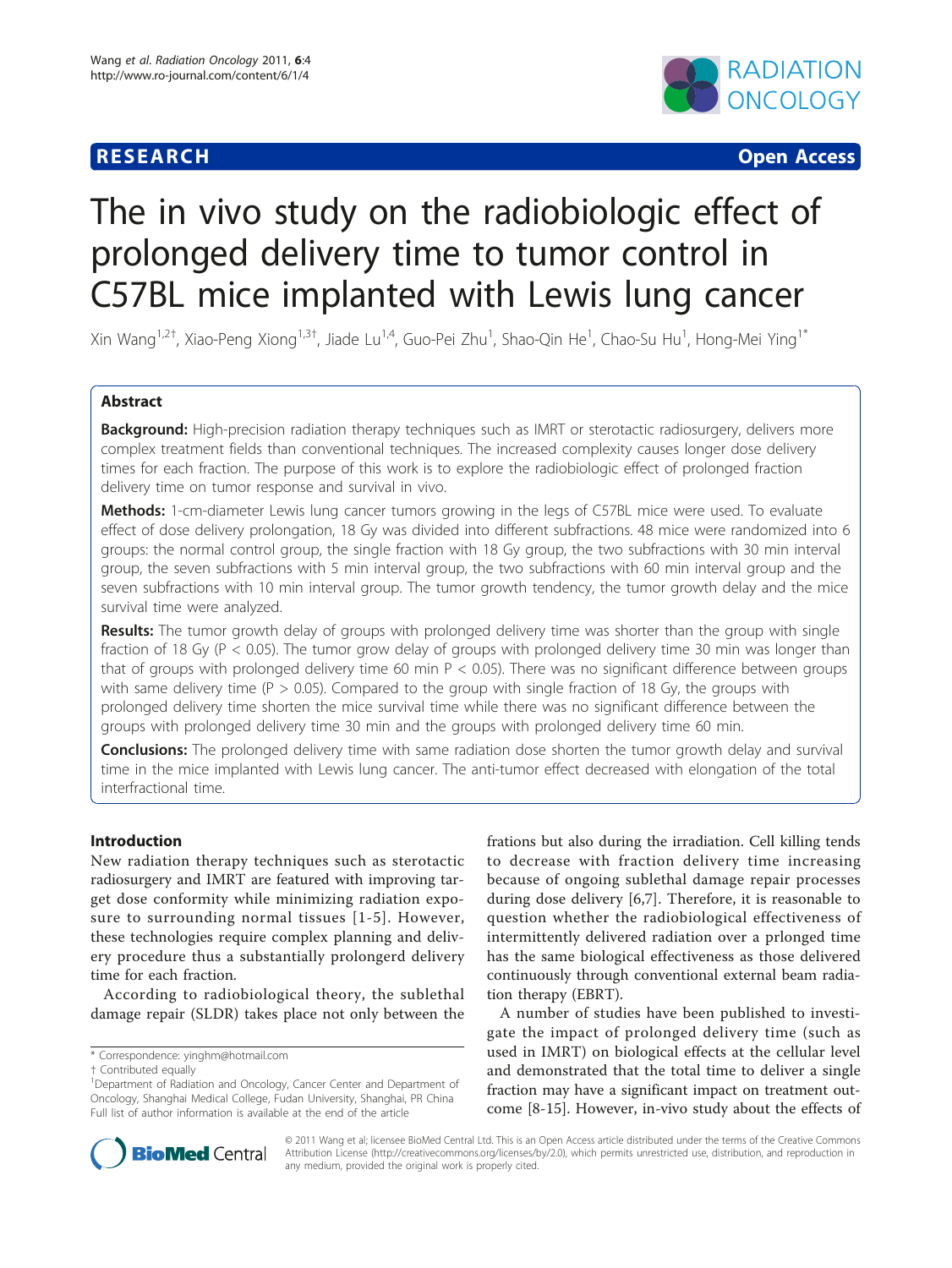treatment time and fractionation on tumor response and growth is lmited. To our knowledge, there were only two studies to evaluate the effect of proloned delivery time in SCCVII tumors using an in vivo-in vitro assay and they found that cell survival from clamped tumors tended to increase with elongation of the intervals, but not significantly [\[16](#page-5-0),[17\]](#page-5-0). They contributed the confiliction of the results in vitro and in vivo to reoxygenation. In this study, we attempt to evaluate the impact of prolonged fraction delivery time on tumor control and survival in C57BL mice implanted with Lewis lung cancer using growth delay assay and survival analysis.

### Methods

#### Cell line and mice

The Lewis lung carcinoma (LLC) cell line purchased from the Division of Animals of FUDAN University was grown in RPMI 1640 (Gibco BRL, USA) supplemented with 10% fetal bovine serum, 100 μg/ml streptomycin and 100 U/ml penicillin. The cell line was incubated at  $37^{\circ}$ C in 5%  $CO^{2}$  until near-confluency, harvested, washed, and counted using trypan blue exclusion. Female C57BL/6 mice weighing 16-18 g were used. For in vivo implantation, LLC cells were washed in Hanks' balanced salt solution (HBSS) and injected subcutaneously at 1  $\times$  $10<sup>6</sup>$  cells in 0.1 ml HBSS in the right hind limb of C57BL/ 6 mice. At 10 days after the injection, 48 mice with tumor diameter reached 0.8~1.0 cm were retained and randomly divided into 6 groups and radiated according to the predetermined schedule as described below. These animals were fed sterilized chow and tap water in accordance with Fudan University of Animal Resource Department protocols in a laminar flow room.

#### Irradiation

Unanesthetized tumor-bearing mice were immobilized in a jig with customed modules with their legs fixed using adhesive tapes to receive a focal irradiation. Irradiation was delivered using  ${}^{60}Co$  therapy unit at a dose rate of 157.1cGy/min at room temperature. The dose was calibrated using a RAMTEC 1000 dosimeter. All mice were shielded with a specially designed lead apparatus to allow irradiation to the right hind limb. Mice were kept under these conditions until all irradiation finished.

#### Radiation Schedule

To learn the radiobiological characteristics, 48 mice were randomly divided into 6 groups with 8 mice per group. The total dose was 18 Gy for all irradiated subjects except for the control. In addition to the control, 5 radiation schedules were used: (1) 1 fraction of 18 Gy without interruption, (2) 2 fractions of 9 Gy with interfraction intervals of 60 min, (3) 7 fractions of 2.57 Gy with interfraction intervals of 10 min, (4) 2 fractions of 9 Gy with interfraction intervals of 30 min, (5) 7 fractions of 2.57 Gy with interfraction intervals of 5 min.

#### Assay

Tumor dimensions were measured with Vernier calipers once every two days. Tumor volumes were calculated as follows: Volume  $(mm^3) = (H^*W^* L)/2$  (H = height, W = width, and  $L =$  length of the tumor).

The tumor growth time (TGT) was defined as the time required for the initial tumor size to quadruple after the first day of treatment. The tumor growth delay time (TGDT) was defined as the TGT in each treated animal minus the mean TGT in the control group. The curves of tumor growth and calculated tumor growth delayed time among the 6 groups were compared.

The survival time of mice was also documented.

#### Statistical analysis

Statistical differences among groups were determined using one-way analysis of variance (ANOVA). Kaplan-Meier survival curves were analyzed. The logrank test was used to assess if there were differences among the six groups in overall survival. Results are expressed as means ± SEM. The level of significance used for all comparisons was  $P < 0.05$ .

#### Results

## The effect of the total interfraction interval time on the growth of tumor tissues

Figure [1](#page-2-0) shows the tumor growth curves of all groups treated with various radiation schedules and the control. Tumors in the control group demonstrated a rapid exponential growth. Tumors irradiated with a single fraction of 18 Gy produced the most significant growth delay. The other groups irradiated to 18 Gy with various fractions and intermittent time also demonstrated delay in tumor growth, which was significantly associated with interfractional intermittent time. The anti-tumor effect decreased with elongation of the total interfractional time. However, the fractionation dose was not associated with the tumor growth rate. (Table [1](#page-2-0))

Figure [2](#page-3-0) shows the tumor growth delay time (TGDT) of each group. The tumor growth delay of the groups with total interfraction interval time 30 min was higher than that of the groups with total interfraction interval time 60 min ( $P < 0.01$ ). When the tumor growth delay of groups with the same total interfraction interval times was compared, there is no statistical significance  $(P > 0.05)$ .

### The effect of the total interfraction interval time on survival time of the mice

As shown in table [2,](#page-3-0) the survival time of every irradiated group was longer than the control group; though the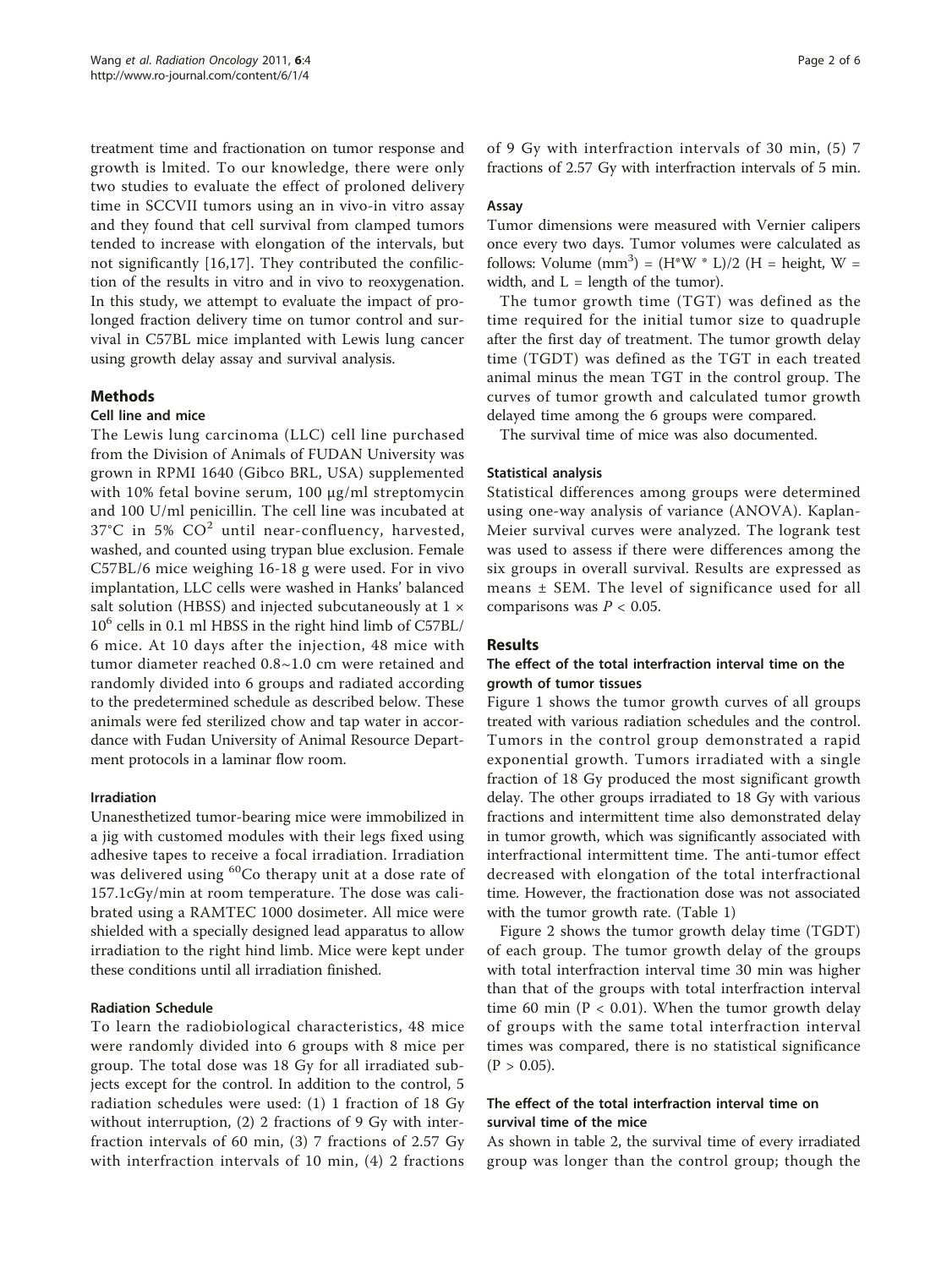<span id="page-2-0"></span>

survival time of the four prolonged delivery time group was similar, the survival time of 18 Gy single fractions was much longer than the other four irradiated group.

#### **Discussion**

Our current knowledge of the effect of radiation on tumor growth were largely based on linear-quadratic (LQ) model, which was initially derived to fit experimental observations of the effects of dose and fractionation on cell survival, chromosomal damage and acute

| Table 1 Tumor growth time* compared to 18 Gy in a |  |  |  |  |
|---------------------------------------------------|--|--|--|--|
| sigle fraction                                    |  |  |  |  |

| <b>Radiation schedule</b>                     | TGT (days) $\pm$ SE | p value |
|-----------------------------------------------|---------------------|---------|
| Control                                       | $8.1 \pm 0.6$       | < 0.001 |
| 18 Gy as a single dose                        | $19.9 + 2.3$        |         |
| 9 Gy $\times$ 2 fractions at 60 min intervals | $14.0 \pm 1.8$      | < 0.001 |
| 2.57 Gy $\times$ 7 at 10 min intervals        | $14.3 + 1.8$        | < 0.001 |
| 9 Gy $\times$ 2 fractions at 30 min intervals | $17.7 \pm 2.5$      | 0.034   |
| 2.57 Gy $\times$ 7 at 5 min intervals         | $17.7 \pm 2.6$      | 0.037   |

\* The tumor growth time (TGT) was defined as the time required for the initial tumor size to quadruple after treatment. Each date represents mean  $\pm$  SE.

radiation effects. However, it was derived largely from in vitro rather than in vivo observations, thus does not consider that tumor response in vivo are affected by other effects such as the impact of ionizing radiation on the supporting tissues and the impact of the subpopulation of radioresistant clonogens. Therefore, our understanding of tumor response to different radiation fractionation or treatment time may be questionable for in vivo irradiation.

In the current study, the potential impact of prolonged fraction delivery time for a fixed total dose on the control of Lewis lung cancer implanted in C57BL mice was studied in order to investigate the effect of intermittent radiation exposure compared with that of continuous radiation exposure in vivo. The results of this in vivo study confirmed a rapid growth of tumor after prolonged intermittent time between fractions thus the total treatment time. However, the fraction size of radiation may not be a significant factor for tumor control.

The results of our in vivo study consisted with those previously reported studies which had focused to in vitro cell survival rates. Both in vitro radiobiological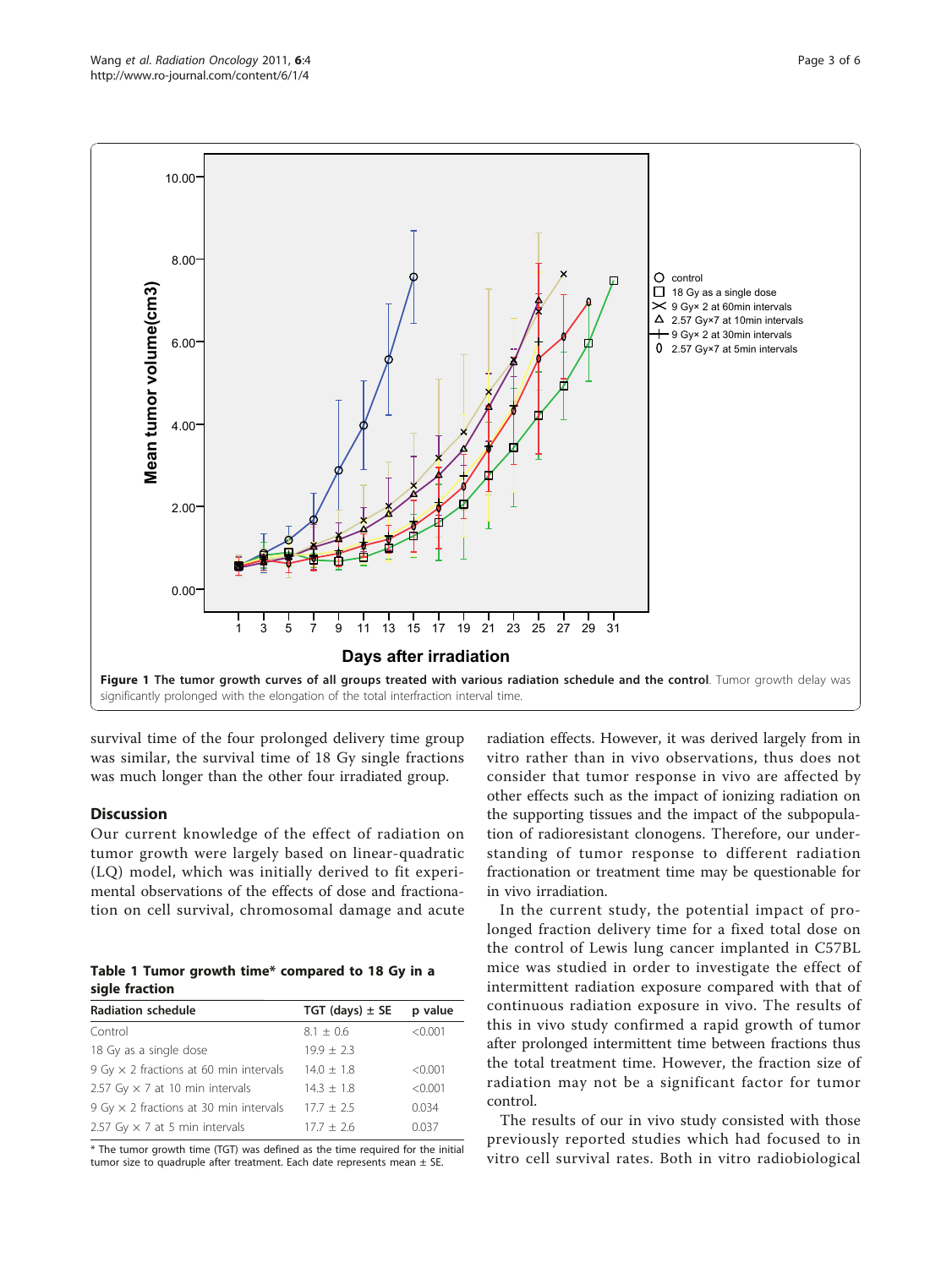<span id="page-3-0"></span>

experiments and calculations based on the linear-quadratic model have shown greater cell survival rates for long 15-60 min compared to short 2-5 min fractional delivery times. Benedict et al irradiated several human GBM cell lines by the 6 MV  $\gamma$  rays of linear accelerator

| Table 2 The survival time of each group (days) |  |  |  |  |  |  |
|------------------------------------------------|--|--|--|--|--|--|
|------------------------------------------------|--|--|--|--|--|--|

| <b>Radiation schedule</b>                     | survival time<br>$(days) \pm SE$ | p value |
|-----------------------------------------------|----------------------------------|---------|
| Control                                       | $13.8 \pm 2.4$                   | < 0.001 |
| 18 Gy as a single dose                        | $78.8 + 2.3$                     |         |
| 9 Gy $\times$ 2 fractions at 60 min intervals | $23.5 + 3.7$                     | 0.011   |
| 2.57 Gy $\times$ 7 at 10 min intervals        | $23.5 + 3.7$                     | 0.004   |
| 9 Gy $\times$ 2 fractions at 30 min intervals | $25.0 + 2.9$                     | 0.026   |
| 2.57 Gy $\times$ 7 at 5 min intervals         | $74.8 + 7.8$                     | 0.027   |

The survival time of each group was compared with the group irradiated with 18 Gy single fraction. Each date represents mean  $\pm$  SE. We also compared the last four groups by chi-square test, the F value is 0.428 and p value is 0.735. (data not shown in this table)

simulating intensity-modulated stereotactic radiosurgery. They divided the total doses into several fractions and the intervals ranged form 16 min to 3 hours. The results showed that the prolonged interval time will increase the survival fraction of the cells. A 40% increase in malignant glioma cell survival when the dose delivery schedule for a singlefraction 12 Gy irradiation was altered from 5 min of continuous irradiation to 60 min of intermittent irradiation were observed. Survival rates increased three-fold when the intermittent irradiation was stretched over 110 min. [[8\]](#page-5-0) Morgan and his colleague irradiated the tumor cancer cells simulating the IMRT plans. They delivered a total dose of 2 Gy to the cell lines over 2 min, 6 min and 20 min, and found that compared with the 2 min and 6 min group, the survival fraction of 20 min group increased significantly [[9\]](#page-5-0). Wang et al reported total time to deliver a single fraction may have a significant impact on IMRT treatment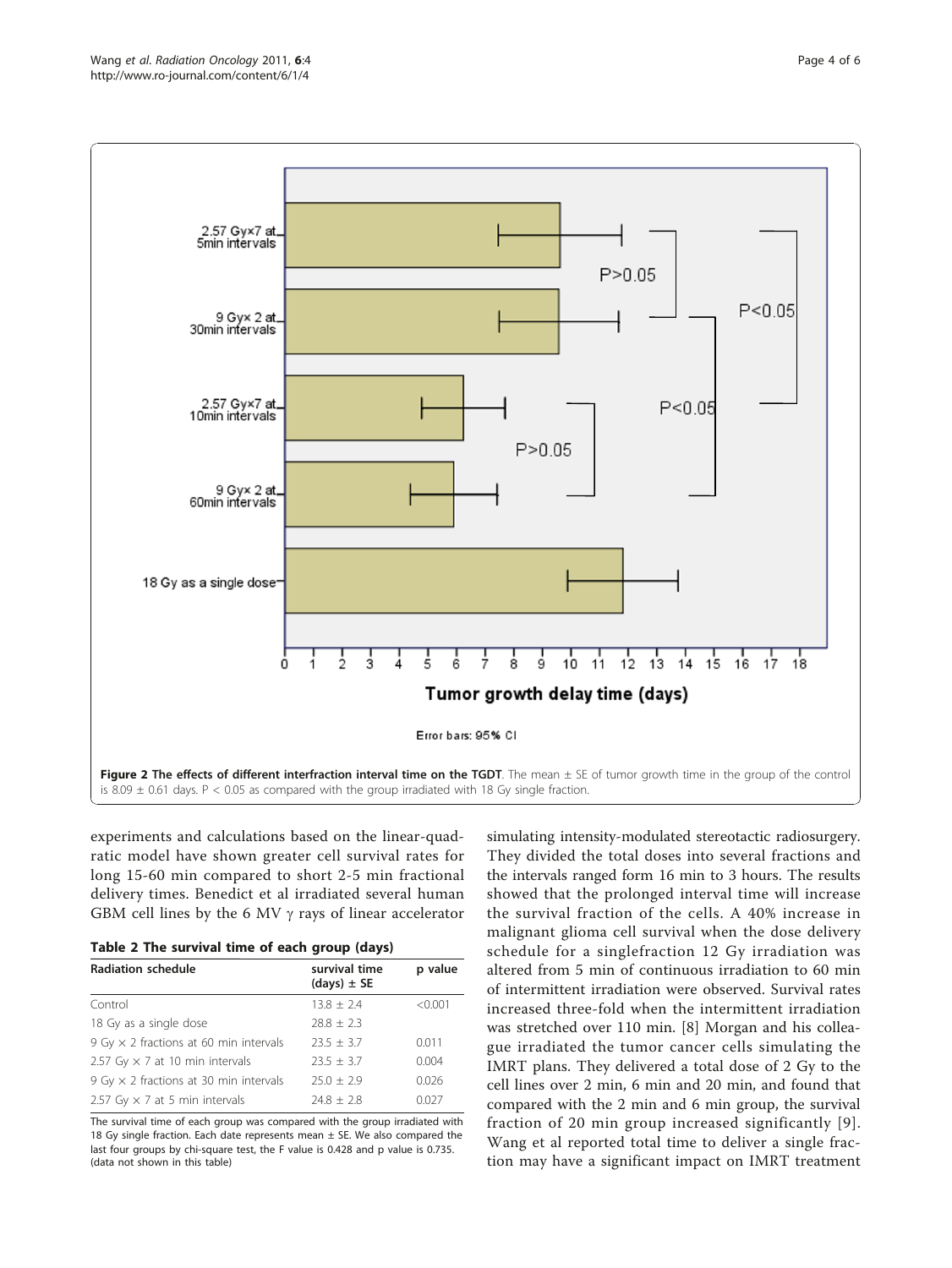outcome for tumors. They irradiated the human prostate cancer cells (the repair half-time is 16 min and  $\alpha/\beta$  = 3.1 Gy) with different fraction delivery times in the range of 15-45 min. This study showed that for a prescription dose of 81 Gy in 1.8 Gy fractions, the EUD for prostate cancer decreased from 78 Gy for a conventional EBRT to 69 Gy for an IMRT with a fraction delivery time of 30 min; the TCP decreased almost 30% as well [\[10\]](#page-5-0).

All the above-mentioned studies based on cell lines and were conducted under simplified in vitro conditions. The influence of other factors, such as proliferation, oxygen, and nutritional states in vitro is smaller than in tumors in vivo and repopulation, reoxygenation and bystander effects are obviously not considered.

In order to explore the biological effect of prolonged delivery time in vivo, Sugie et al conducted a study. In this study they used EMT6 and SCCVII tumors approximately 1 cm in diameter growing in the hind legs of syngeneic mice. Mice received whole body irradiation without anesthesia or physical restraint. Tumors were excised twenty hours after radiation and cell survival was determined by an in vivo-in vitro assay. They reported that no statistically significant decreases were observed by posing intervals between fractions in vivo. It was suggested that SLDR in vivo might be counterbalanced by other phenomena such as reoxygenation that sensitizes tumor cells to subsequent irradiation [\[16](#page-5-0)]. To explain the discrepancy between the in vitro and in vivo results, Tomita N et al conducted another in vivo study to evaluate the effect of intermittent radiation by using local irradiation to tumor-bearing legs and a tumor growth delay assay. They found that the fractionated groups had faster tumor regrowth than the continuously-irradiated control group, and the effect of radiation tended to decrease with elongation of interfraction intervals. In the present study, we studied the influence of the different fraction intervals to the mouse lewis cancer model. Our results are in consistent with those reported by Tomita although different experimental methods and anaimal models were used.

The discrepancy between the results in Sugie's study and ours may contribute to the technical problems associated with leg clamping and the magnitude and velocity of reoxygenation in tumors [[17\]](#page-5-0). In Sugie's study, Mice received whole body irradiation without anesthesia or physical restraint. However, in Tomita's and our studies, unanesthetized tumor-bearing mice were immobilized in a jig with customed modules with their legs fixed using adhesive tapes to receive a focal irradiation. According to the study conducted by Shibamoto et al, when tumor-bearing mice were irradiated without anesthesia or physical restraint, the tumor had a hypoxic fraction of 5.4% [[18](#page-5-0)]. Both anesthesia and immobilization of the tumor-bearing leg with adhesive tape produced Page 5 of 6

significant increases in the hypoxic fraction (23 and 28%, respectively). Tomita's study showed that reoxygenation occurring within 5-15 min appeared to compensate for SLDR in SCCVII tumors. When tumorbearing mice were immobilized, reoxygenation was limited and the magnitude of reoxygenation of hypoxic tumor cells might not be great enough to counterbalance SLDR, then the decrease of radiation effect occurred due to SLDR.

Although this study evaluated the radiation treatment time on the response and growth rate of tumor in vivo using tumor growth delay and survival analysis, a number of issues remain to be discussed. First, the heterogeneity of different tumor tissues have different capabilities of recovery from radiation [[19](#page-5-0)], therefore the influence due to the prolonged delivery time may be different according to different tumor type. It is well known that the radiation sensitivity to low LET radiatoin is largely determined by sublethal damage repair, and dose-fractionation is an important factor for tumor killing and control [\[20](#page-5-0)], so the results obtained from the current series may not be applicable to all tumors. Second, the underlying mechanism of the differences in tumor response and delay of tumor growth due to treatment break time remains unknown. Third, our data provide a simplified estimate on the significance of prolonged delivery as a result of IMRT or radiosurgery. However, in reality the situation including the effects of instantaneous dose rate, beam-on time, and number, size and distribution of segments may be more complex. Moreover, the present study focused on tumor response only, and response and recovery of various normal tissues or organs from fractionated radiation over various irradiation time is complex and not addressed.

In general, our study demonstrated that prolonged delivery time significantly reduce the biological effect of radiation therapy in Lewis lung tumor. Treatment time may impact clinical outcome and should be recorded along with other established dosimetric parameters. These effects need to be confirmed in clinical trials and considered in treatment planning. Biologically, more reliabe experimental investigations using animal models based on human tumors are desirable. In addition, the underlying mechanism of tumor response and sublethal damage repair after radiation therapy should be investigated by examine multiple endpoints including cellular motility, metabolic activity and invasive capacities. Further studies are needed to establish more reliable radiobiological models to evaluate the relationship between interfaction intervals and the biologic effect of radiation.

#### Author details

<sup>1</sup>Department of Radiation and Oncology, Cancer Center and Department of Oncology, Shanghai Medical College, Fudan University, Shanghai, PR China.